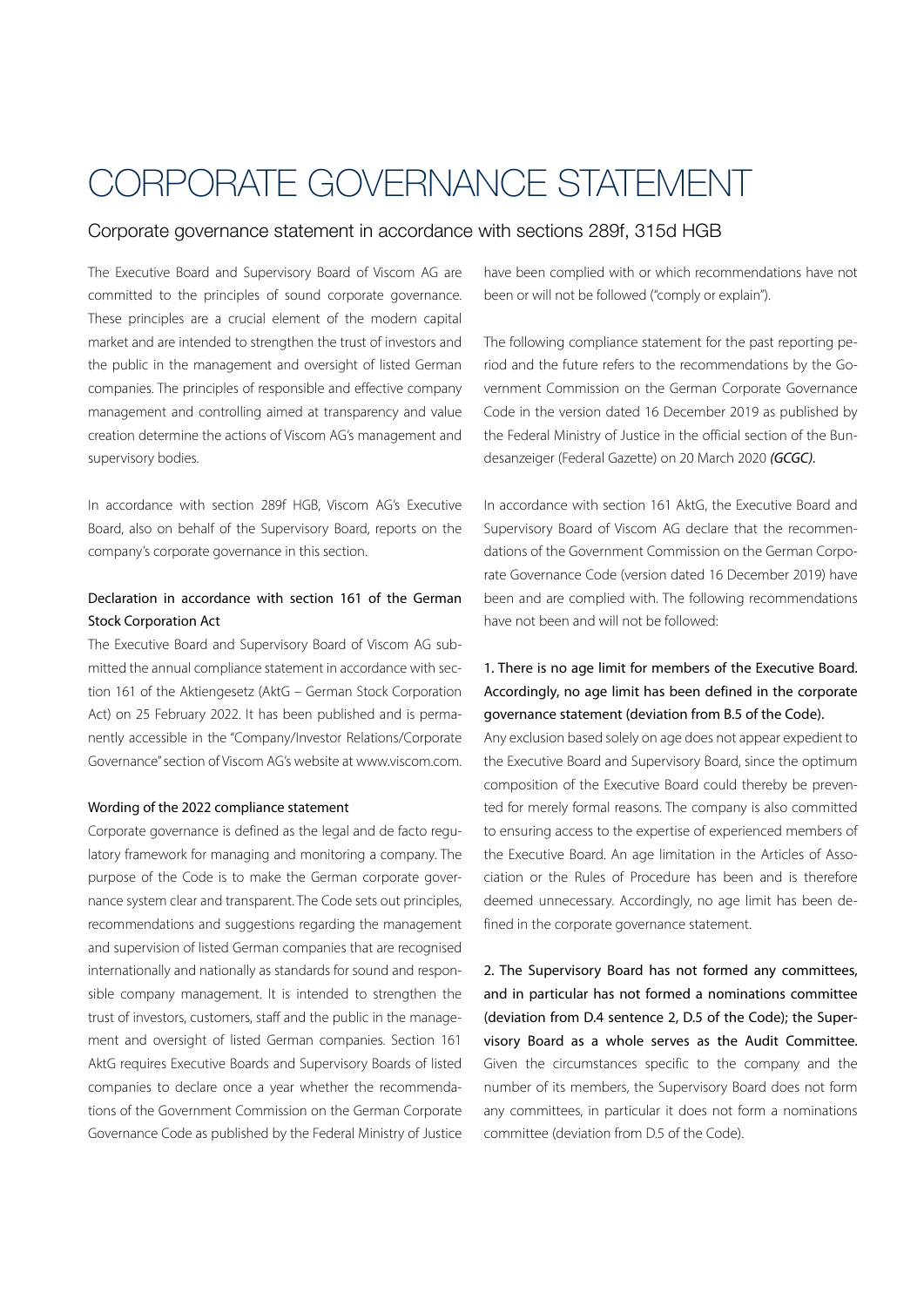The Supervisory Board consists of just three members. In the opinion of the Supervisory Board, the formation of committees is not expedient under the circumstances specific to the company and – unlike in larger governing bodies – does not increase efficiency. All matters are addressed by all members of the Supervisory Board, meaning that the formation of additional committees is not considered necessary. Given that the Supervisory Board of Viscom AG is not subject to co-determination, a nominating committee comprising exclusively shareholder representatives would be obsolete.

In accordance with the statutory regulation in section 107(4) sentence 2 AktG, the Supervisory Board as a whole, which consists of just three members, is also the Audit Committee, without the necessity of such a committee being established separately. As far as the following recommendations relate to committees, the audit committee or their members, they therefore relate, to the Supervisory Board as a whole and its members: C.10 of the Code (independence of the Chair of the audit committee), D.2 sentence 2 of the Code (list of committee members in the corporate governance statement), D.4 sentence 1 of the Code (requirements for the Chair of the audit committee), D.8 of the Code (participation in committee meetings), D.13 of the Code (review of committees' effectiveness), G.17 of the Code (taking committee chairs and members into account regarding remuneration).

As the Supervisory Board as a whole is also the Audit Committee (section 107(4) sentence 2 AktG), Prof. Dr. Michèle Morner is the Chairwoman of this Audit Committee as well (deviation from D.4 S. 2 of the Code).

The Supervisory Board believes that it can effectively perform the duties of the Audit Committee thanks to its size, as it comprises three members chaired by the independent member Prof. Dr. Michèle Morner who has specialised knowledge and experience in applying accounting policies and internal control processes.

# 3. The Executive Board does not have a chairperson or spokesperson.

The Executive Board of Viscom AG does not have a chairperson or spokesperson. Where recommendations are addressed to the chairperson or spokesperson (D.6, E.2 of the Code), these are understood to refer to the Executive Board as a whole.

Given the size of the Executive Board, the Executive Board and the Supervisory Board believe that a chairperson is not required on a board with four members. In addition, stock corporation law is based on a principle of consensus, i. e. on a collegial rather than a hierarchical Executive Board. A strong principle of consensus has prevailed within the Executive Board (and previously within management) since the company was founded. All significant decisions are made together by the full Executive Board at all times.

# 4. Deviation from the concept of target total remuneration that is different from the maximum remuneration with the definition of annual targets and share-based remuneration (deviation from G.1 bullet points 1 & 3, G.2, G.7, G.10 of the Code).

After detailed discussion, the Supervisory Board has decided largely to retain the previous remuneration system and to augment it with ESG criteria. The Management Board members are remunerated according to a clear, transparent and appropriate remuneration system, whereby the annual total remuneration including additional benefits for each Management Board member is limited to EUR 450,000.00 (maximum remuneration). The total variable remuneration components (Bonus I and Bonus II) are also capped at 100 % of fixed annual gross remuneration of currently EUR 208,000.00 (relative cap). The performance criteria for the determination of variable remuneration (consolidated EBIT; long-term consolidated EBIT; employee turnover; energy consumption) are specifically defined in figures for the entire duration of employment in the new remuneration system and the Management Board contracts to be concluded on this basis.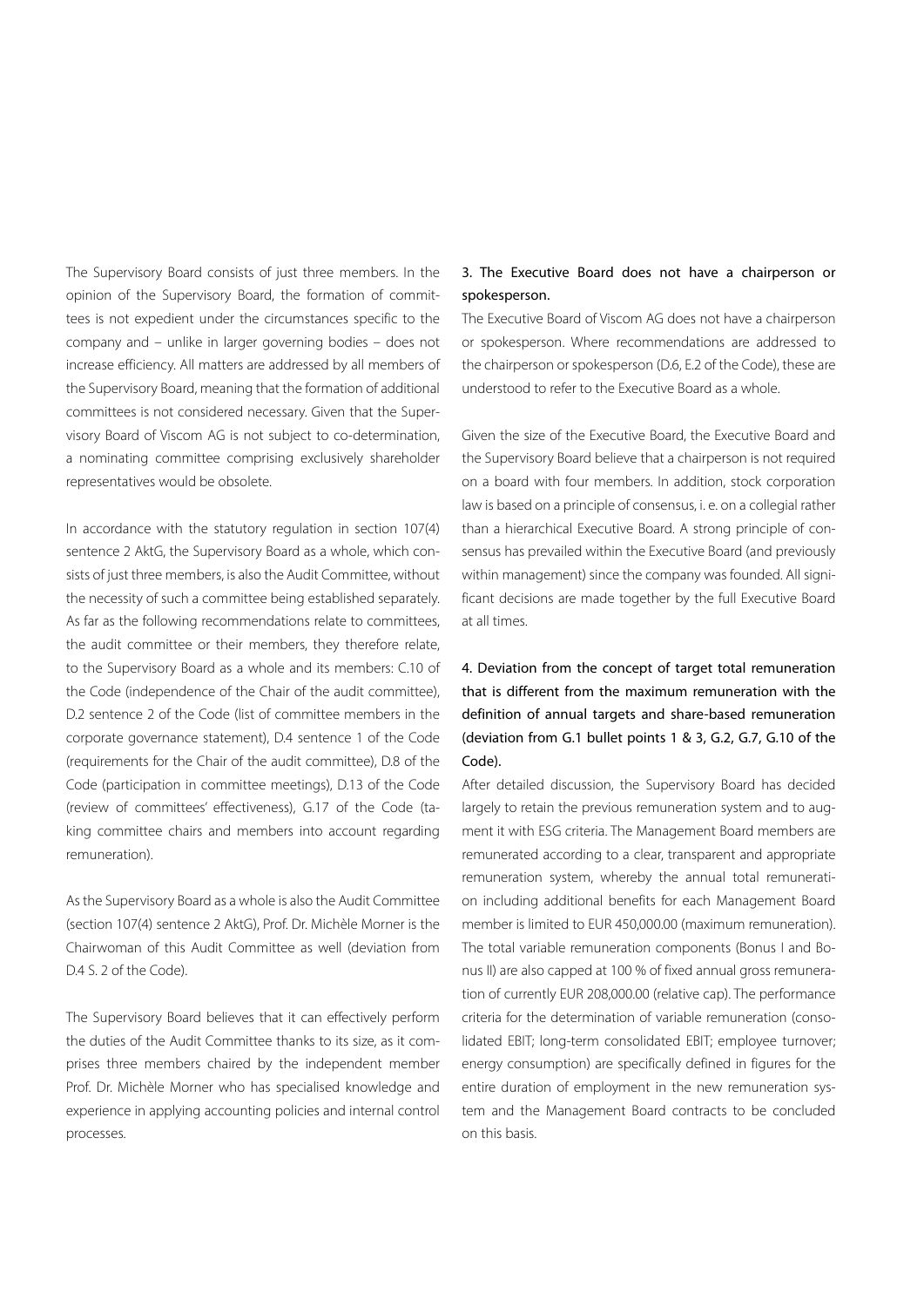In this context, the Supervisory Board does not define any separate "target total remuneration" that depends on the achievement of annually defined performance criteria (deviation from G.1 bullet point 1, G.7 of the Code). Accordingly, the relative shares of the remuneration components in the remuneration system are also defined in relation to each other or to the total remuneration on achievement of the relative cap and not in relation to target total remuneration (cf. G.1 bullet point 3 of the Code). Likewise, the Supervisory Board does not define "target total remuneration" on the basis of the remuneration system, but rather the fixed remuneration and the resulting cap in total remuneration due to the relative cap on variable remuneration. This is in appropriate relation to the Management Board member's own tasks and performance as well as to the enterprise's overall situation and performance and does not exceed the usual level of remuneration without specific reasons (cf. G.2 of the Code).

Remuneration is also not granted in shares or in share-based form only accessible to the Management Board member after a period of four years (deviation from G.10 of the Code). To promote the company strategy, the Executive Board remuneration system will create the right incentives to sustainably boost Viscom AG's medium and long-term financial success, chiefly by taking into account internal performance indicators. Thanks to its majority shareholder, Viscom AG also has relatively few shares in free float. Based on these general conditions, the Supervisory Board does not consider an overwhelming focus on share price performance a suitable incentive mechanism for the Executive Board.

In the Supervisory Board's opinion, the retention of the previous remuneration system as against the Code's model has the advantage of clarity, simplicity and continuity. The remuneration model systematically precludes short-term disincentives and conflicts of interest due to the restrictive maximum remuneration, the relative cap and pre-defined numerical performance criteria that are specifically determined in the remuneration system, i. e. presented to the Annual General Meeting. At the same time, the simple design of the remuneration system avoids a hidden upward spiral.

# 5. Long-term targets do not exceed short-term targets (deviation from G.6 of the Code). Overall, the Supervisory Board is of the opinion that the variable remuneration components provide both a long-term and positive forward-looking incentive effect.

The variable remuneration comprises firstly a remuneration component calculated according to the year's consolidated EBIT (Bonus I) and secondly long-term variable remuneration based on a three-year period (Bonus II), which individually and together are limited to the amount of the fixed remuneration. 60 % of Bonus II is calculated on the basis of average consolidated EBIT for the last three years in conjunction with the achievement of a defined minimum average EBIT over the assessment period and positive EBIT in the past financial year. The (lowest possible) employee turnover in the three-year assessment period and the (lowest possible) energy consumption of Viscom AG each contribute 20 % of Bonus II. In abstract terms, Bonus I and Bonus II are limited to the same amount, so neither can exceed the other (deviation from G.6 of the Code).

The Management Board and Supervisory Board are nevertheless of the opinion that, even with this variable remuneration structure, the Management Board must always keep the long-term success of its activities in mind. Initially, the restrictive limit of the amount of variable remuneration prevents short-term disincentives and in particular precludes disproportionate remuneration for extraordinary (non recurring) events. Even in the event of good business performance, the Management Board is generally reliant on the long-term remuneration component in order to consistently achieve the total possible variable remuneration.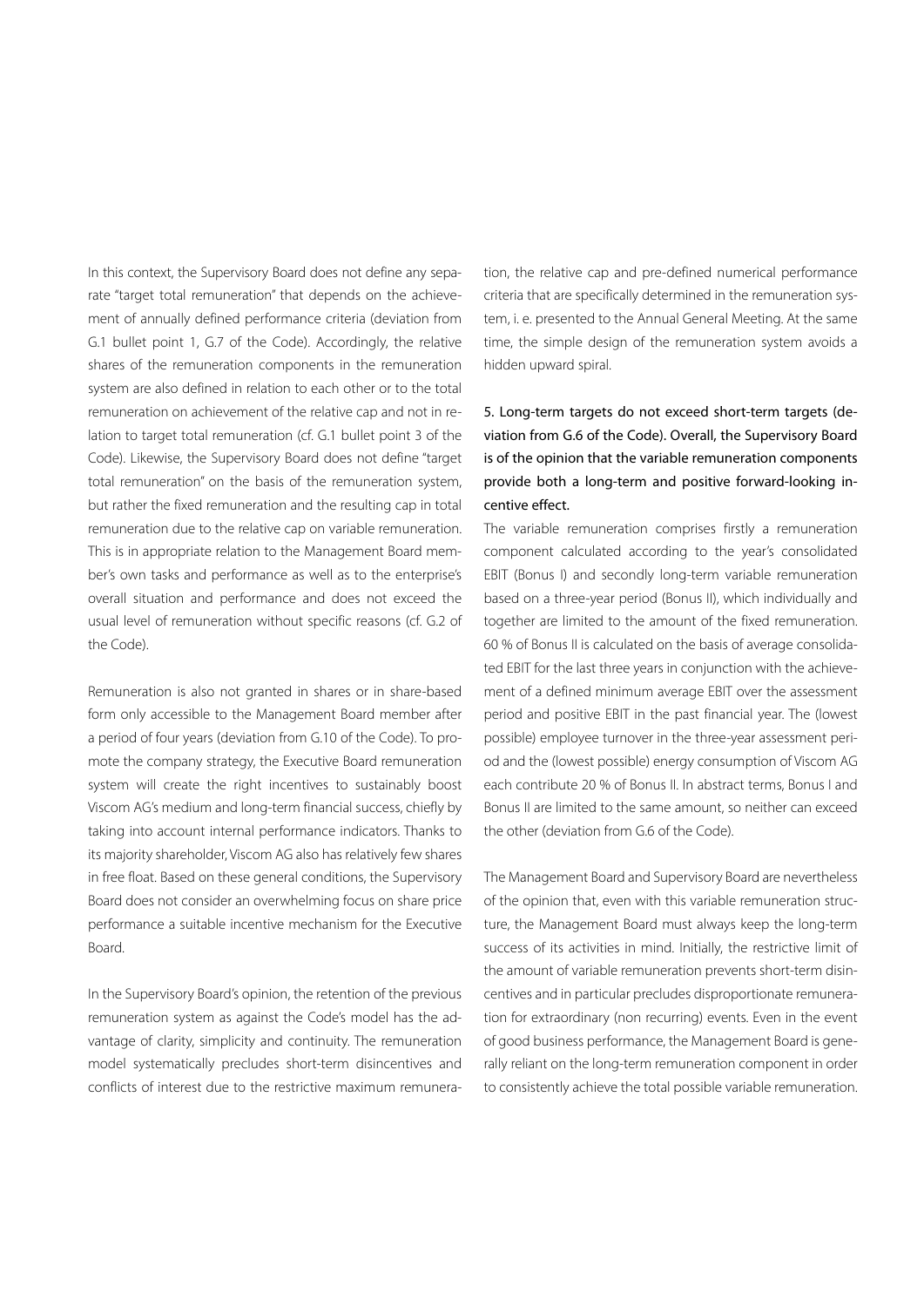The Management Board can only expect to receive Bonus II as at the end of the respective three-year period if average EBIT develops positively during this period. The aim of sustainable long-term EBIT at the same time as low employee turnover and low energy consumption rewards strategic targets with a longterm and forward-looking positive effect on the development of the company.

Overall, therefore, the remuneration structure has a positive forward-looking incentive effect that is oriented towards the company's sustainable and long-term development.

# 6. The contracts with the members of the Executive Board of Viscom AG do not provide for payment caps on severance compensation in the event of early termination of the Executive Board mandate (cf. G.13 sentence 1 of the Code).

The Executive Board contracts do not contain any provisions for a severance cap in the event of early termination of the Executive Board mandate of a maximum of two years' remuneration. Legal enforcement of a cap on severance pay for the member of the Executive Board would often not be possible in the relevant cases. If there is neither cause for dismissal in accordance with section 84(3) sentence 1 AktG nor cause for extraordinary termination of the employment contract in accordance with section 626 of the Bürgerliches Gesetzbuch (BGB – German Civil Code), the contract with the Executive Board member concerned can only be terminated subject to mutual agreement. In such cases, Executive Board members have no obligation to agree to caps on severance pay within the meaning of the recommendations of the Code. In the event of early termination of a member of the Executive Board for cause for which the Executive Board member is responsible, severance payments must not be made anyway. Despite this, the Supervisory Board will support a cap on any severance payment owed as referred to by the Code in the event of any members of the Executive Board resigning prematurely.

# Working methods of the Executive Board and the Supervisory Board

The Executive Board and the Supervisory Board of Viscom AG work together consistently and closely, in keeping with sound and responsible corporate governance. They coordinate regularly and promptly in the areas recommended by the Corporate Governance Code, but also on issues beyond these areas.

#### Executive Board

Viscom AG is a company incorporated under German law, which is also the basis of the German Corporate Governance Code. The two-tier system of management comprising the Executive Board and the Supervisory Board as corporate bodies which hold separate powers is a basic tenet of German stock corporation law. The Executive Board and the Supervisory Board of Viscom AG cooperate in all matters relating to control and supervision of the company in a close and trusting fashion.

The Executive Board of Viscom AG currently comprises four members: Carsten Salewski (Sales), Peter Krippner (Operations), Dr. Martin Heuser (Development) and Dirk Schwingel (Finance). The Executive Board is solely responsible for managing the company in compliance with the law, Articles of Association, Rules of Procedure, resolutions of the Supervisory Board and employment contracts. The primary tasks of the Executive Board are determining the strategic alignment, managing the company and the Group, and planning, establishing and monitoring a risk management system and a compliance system. Furthermore, the Executive Board should consider diversity in the process of filling management positions in the company. By way of resolution dated 30 June 2020, the Executive Board of Viscom AG has set targets for the share of women in the two management levels below the Executive Board in accordance with section 76(4) AktG. The Executive Board set a target of a share of women of 25 % in both the top national management level and the management level below that. The targets are to be achieved by 30 June 2025.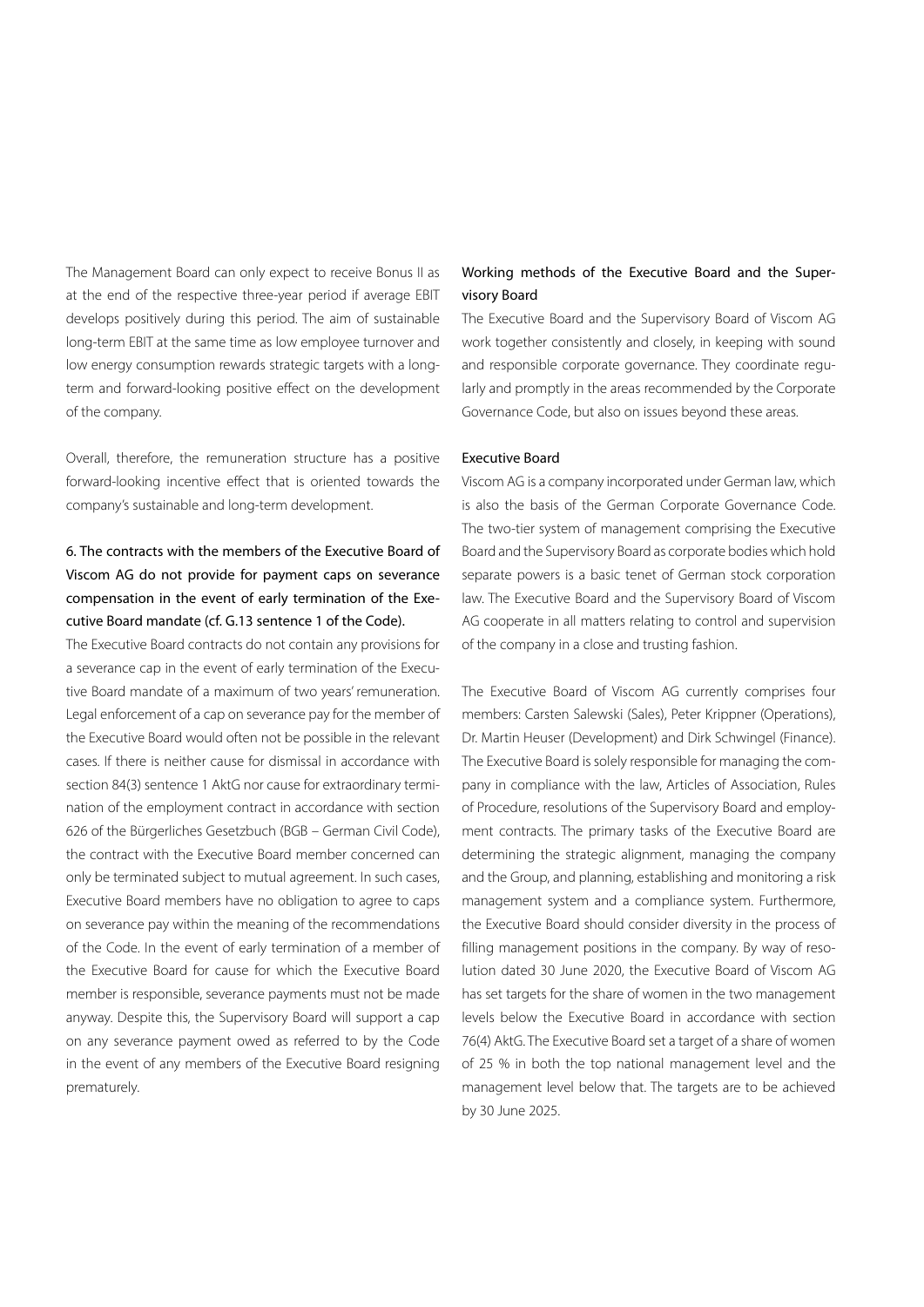All members of the Executive Board are involved in the day-today management of the company and bear responsibility for operations. The Supervisory Board has resolved Rules of Procedure for the Executive Board regulating its responsibilities, work and its mode of cooperation with the Supervisory Board. According to these, members of the Executive Board wield executive powers in the areas of responsibility assigned to them in the allocation of duties. Insofar as measures or transactions of one area of responsibility overlap with those of one or more other areas, all involved members of the Executive Board must be in agreement. If there are any continuing differences of opinion, the Executive Board as a whole must reach a joint decision. These assignments notwithstanding, each member of the Executive Board remains responsible for all management issues (principle of overall responsibility). The entire Executive Board exclusively decides on any matters or transactions which are of extraordinary importance or carry an extraordinary economic risk.

The Executive Board passes its resolutions either at meetings or, in the absence of objections from Executive Board members, outside of meetings using modern means of communication. Two members of the Executive Board constitute a quorum. All resolutions of the Executive Board require a simple majority of the votes cast. Meetings of the Executive Board should take place at regular intervals, weekly if possible. They must take place when required to ensure the well-being of the company. The Executive Board member designated accordingly by the Supervisory Board (Mr. Dirk Schwingel) is responsible for determining meeting dates, convening meetings, setting the agenda, chairing the meetings and ensuring the minutes are taken.

The Executive Board is also required to regularly inform the Supervisory Board of the company of all matters reasonably of interest to it concerning the company and companies affiliated with the company, especially of all matters covered by section 90 AktG. These reporting duties apply to the full Executive Board. As a rule, Executive Board reports must be presented in written

form except when urgency allows or necessitates a verbal report. Furthermore, the Executive Board members must regularly report jointly to the Chairwoman of the Supervisory Board on strategy, business planning and progress, the situation of the company, including its affiliated companies, the risk situation and risk management and compliance, in written or verbal form. The management of the Group is based on a reporting system that takes the form of monthly reports submitted to members of the Supervisory Board. These monthly reports include the consolidated income statement and individual breakdowns for the various Group companies. The reports also include a detailed presentation of the cost structure at Viscom AG and its Group companies, revenue in its system installation regions, incoming orders, order backlog, the number of employees, cash and cash equivalents, the use of overdraft facilities, total receivables and receivables from subsidiaries, orders placed for the purchase of goods and the inventories of goods as well as partially completed and completed systems.

The Executive Board also reports on significant issues pertaining to the current situation of the company and directly and indirectly associated companies and events that go beyond normal business operations of the company and affiliated companies and are of special importance for the company as occasion requires. Any information relevant to decision making will be made available to the members of the Supervisory Board in a timely manner prior to the meeting.

Members of the Executive Board are subject to comprehensive restraint on competition during their Board membership. They are bound to the interests of the company. Consequently, no member of the Executive Board may allow personal interests to affect his decisions or take advantage of business opportunities to which the company is entitled for his own benefit. Any possible conflicts of interest must be disclosed promptly to the Supervisory Board, and the other members of the Executive Board must be informed. All transactions between the company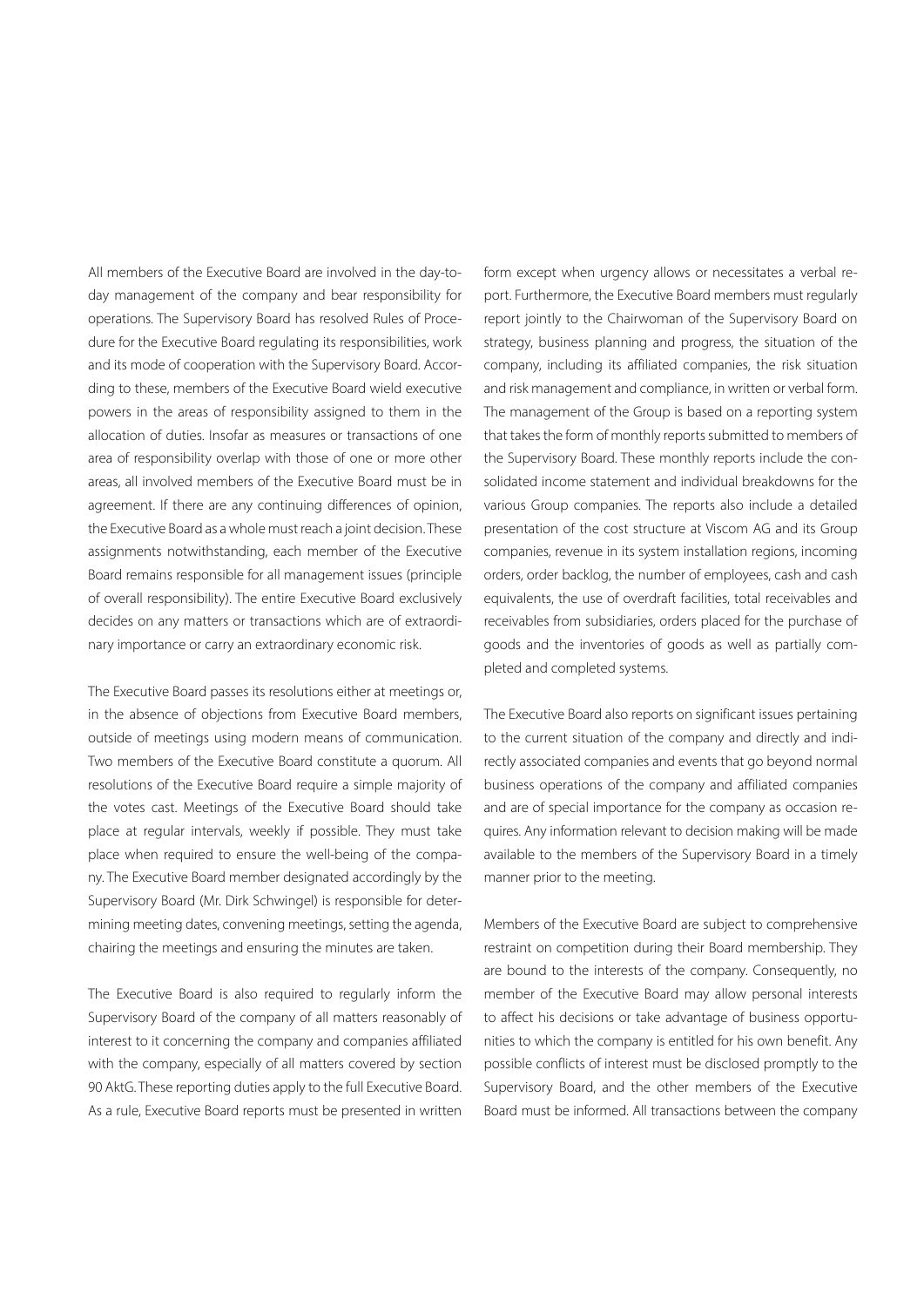and the Executive Board members or closely related persons or companies must comply with industry standards. Significant transactions with an Executive Board member or related parties require the consent of the Supervisory Board.

In addition, Executive Board members require the consent of the Supervisory Board to assume other professional roles, particularly the assumption of mandates in other external companies.

Both the Executive Board and the Supervisory Board are bound to the interests of Viscom AG. There were no conflicts of interest to be reported to the Supervisory Board in the past financial year. No Executive Board member is a member of any Supervisory Boards at listed stock corporations outside the Group.

Viscom AG has obtained liability insurance (D&O insurance) with a commensurate deductible for all members of the Executive Board.

### Mandates of the Executive Board

The members of the Executive Board do not hold any other seats in other supervisory boards required by law or comparable domestic and foreign governing bodies of commercial enterprises.

#### Supervisory Board

The Supervisory Board of Viscom AG consists of three members who are elected at the Annual General Meeting, without it being bound by any proposals for suitable candidates and with identical terms of office, in compliance with Article 11(1) of the Ar-ticles of Association in conjunction with sections 95, 96(1) and 101(1) AktG. The company is not subject to co-determination.

The current members of the Viscom AG Supervisory Board are Prof. Dr. Michèle Morner (Chairwoman; first appointed: 30 May 2018), Volker Pape (Deputy Chairman; first appointed: 30 May 2018) and Prof. Dr. Ludger Overmeyer (first appointed: 27 May 2014).

They were individually elected at the Annual General Meeting on 28 May 2019 in accordance with the recommendations of the German Corporate Governance Code. None of the Supervisory Board members were over 70 years of age at the time of the election. The regular term of office for the Supervisory Board is five years. The current term ends with the regular Annual General Meeting that will approve the actions of the members of the Supervisory Board for the 2023 financial year of the company.

The proposals for suitable candidates consider the skills, expertise and experience necessary for the duties of the Supervisory Board. In addition to the company's specific situation, its international activities, potential conflicts of interest, the number of independent Supervisory Board members considered adequate by the Supervisory Board, the age limits for Supervisory Board members and diversity are all considered. Taking the above criteria into account, the Supervisory Board has determined specific objectives regarding its composition and has prepared a skills profile in accordance with recommendation C.1. of the Code, including a diversity concept, for the entire Supervisory Board. It will seek to ensure compliance with this profile for the entire Supervisory Board when making future proposals for the election of shareholder representatives to the Supervisory Board. The company's international activities should be taken into account in this skills profile. Thus, the goal was set that at least one member of the Supervisory Board should have particular international experience, such as several years of professional experience in the management or executive bodies of other international companies. Furthermore, potential conflicts of interest should be avoided even in the nominations made by the Supervisory Board to the Annual General Meeting. To ensure a mixed age and personality structure, members of the Supervisory Board should not have reached the age of 70 at the time of their election (standard age limit). Regardless of the size of the Supervisory Board, no more than two members of the Supervisory Board should be former members of the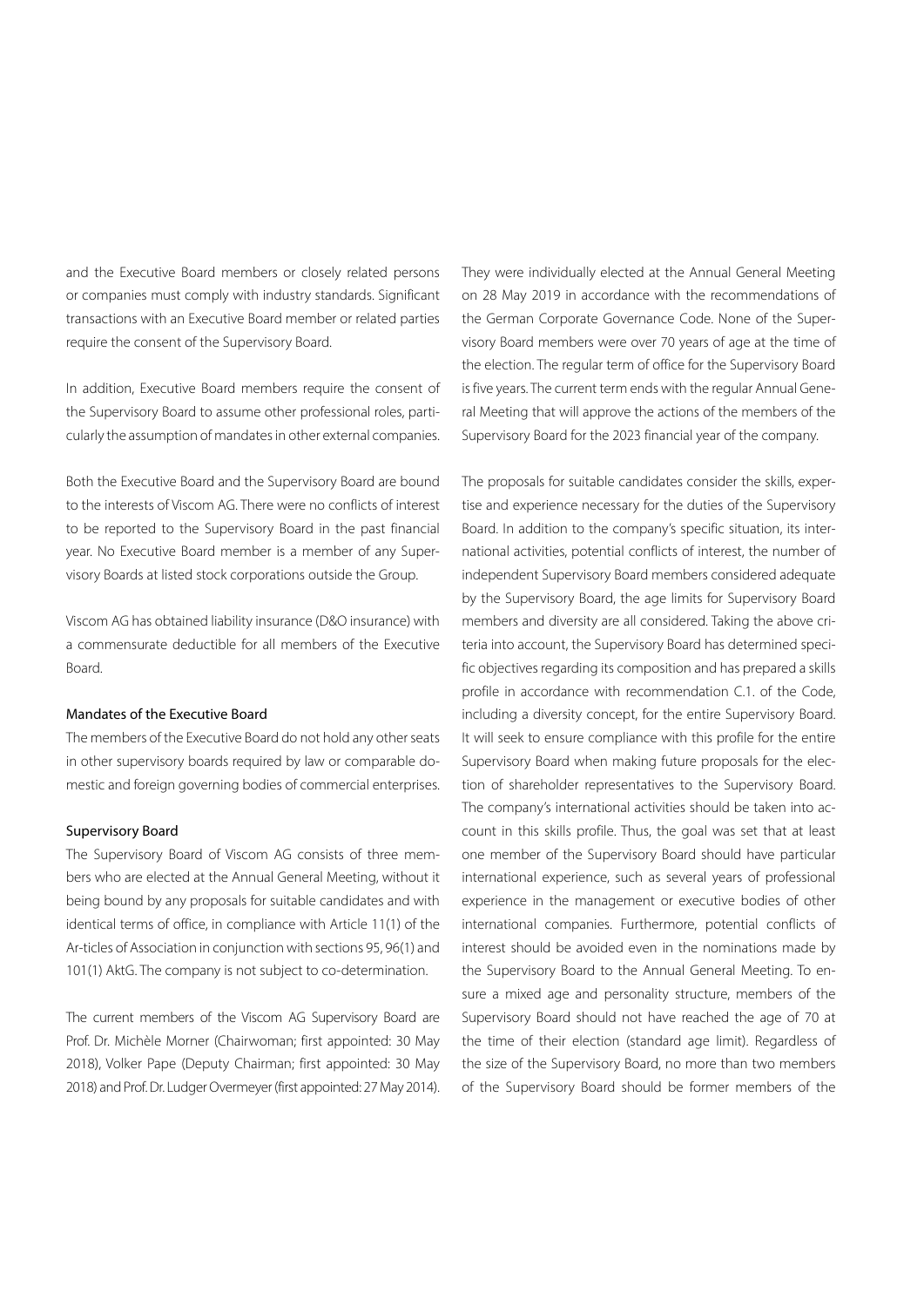Executive Board or representatives of the majority shareholder. More than half of the members of the Supervisory Board should be independent from the Executive Board and the company. As part of the skills profile, an independent member should have specialist knowledge in the areas of accounting or auditing. For future nominations, a further member of the Supervisory Board must also be an expert in the area of auditing (section 100(5) AktG (new version) in conjunction with section 12(6) EGAktG). Furthermore, in light of Viscom AG's high-tech orientation, the Supervisory Board should have at least one member who is a technical expert with knowledge and experience in the fields of electrical engineering or information technology in particular. Members of the Supervisory Board should not hold more than five Supervisory Board positions at external listed companies or similar functions. Chairing a Supervisory Board counts as two positions. If a member of the Supervisory Board sits on the Executive Board of a listed company, he/she may not hold more than two such positions and must not be the Chair of a Supervisory Board in an external listed company. As a whole, the supervisory body should cover as broad a range of experience and expertise relevant to the company as possible. Attention should be paid to diversity when filling vacancies that arise on the Supervisory Board. This is described in more detail in the diversity concept. In accordance with section 111(5) AktG, Viscom AG's Supervisory Board is also required to set targets for the share of women on the Supervisory Board. The Supervisory Board of Viscom AG currently complies in full with the above specific objectives regarding its composition and the defined profile of skills and expertise, including the diversity concept, for the entire Supervisory Board (the new regulation whereby an additional member of the Supervisory Board must also be an expert in the area of auditing in accordance with section 12(6) EG-AktG applies to future new appointments only). As an independent member of the Supervisory Board and on the basis of her education and previous professional activity, Prof. Dr. Michèle Morner has expertise in the field of auditing and accounting as defined by section 100(5) AktG. Prof. Dr. Ludger Overmeyer and Mr. Volker Pape have specialised knowledge and experience in

the fields of electrical engineering and information technology. All members of the Supervisory Board have particular international experience (for more information see disclosures in connection with the diversity concept).

The Supervisory Board resolved by circulation procedure dated 30 June 2020 to set a target of one third for the share of women on the Supervisory Board. The target – which has already been achieved following the appointment of Prof. Morner as Chairwoman – is to be maintained until 30 June 2024. Volker Pape is a former member of the Executive Board of Viscom AG and has been a member of the Supervisory Board since 28 May 2019. He was put forward as candidate in accordance with section 100(2) sentence 1 no. 4 AktG at the proposal of shareholder HPC Vermögensverwaltung GmbH, Hanover, which holds over 25 % of the voting rights in the company. The Supervisory Board endorsed this nomination. The election of Volker Pape was in line with the recommendation under C.11 of the Code, which states that the Supervisory Board should not contain more than two former members of the Executive Board, as the Supervisory Board of Viscom AG does not include any other former members of the Executive Board.

By way of resolution dated 8 May 2013, the number of independent Supervisory Board members considered adequate by the Supervisory Board was defined in the Rules of Procedure of the Supervisory Board of Viscom AG as at least two, i. e. the majority of Supervisory Board members. In the opinion of the Supervisory Board, the current Supervisory Board members Prof. Dr. Michèle Morner and Prof. Dr. Ludger Overmeyer are both independent in accordance with the criteria set out in C.7 of the Code. Other than being members of the Supervisory Board, they have no business or personal relationship with the company, its Executive Board or the controlling shareholder that could substantiate a material or even temporary conflict of interest. None of the members of the Supervisory Board exercise board or advisory functions at any of the company's material competitors, nor do they have personal relationships with such companies.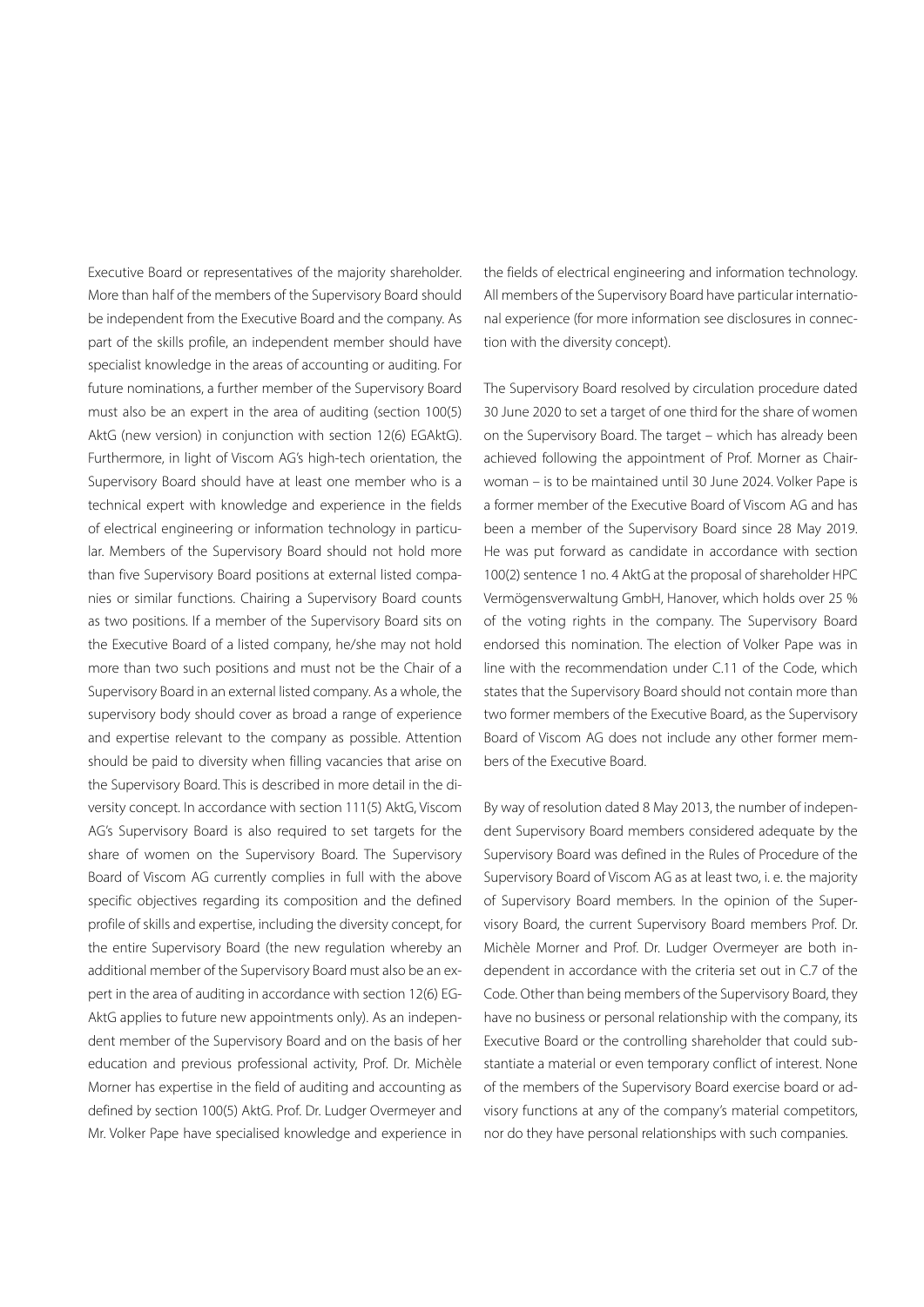The Supervisory Board monitors and advises the Executive Board on management of transactions. It is involved in strategy and planning, as well as all matters of business development, the risk situation, risk management, compliance and other issues of fundamental importance to the company. All members of the Supervisory Board and in particular the Chairwoman of the Supervisory Board are also in contact with the Executive Board regarding these issues between meetings. The Supervisory Board has resolved Rules of Procedure for the Executive Board, in accordance with the company's Articles of Association. The standing rules include the provision that specifies the types of major transactions of the Executive Board that require the Supervisory Board's approval. The Supervisory Board's further responsibilities include appointing Executive Board members, determining the remuneration system for the Executive Board and its individual members, and examining the company's single-entity and consolidated financial statements.

New members appointed to the Executive Board are to be appointed for no more than three years. The Supervisory Board also considers diversity in the composition of the Executive Board. In accordance with section 111(5) AktG, Viscom AG's Supervisory Board is required to set targets for the share of women on the Executive Board. By way of circulation procedure on 30 June 2020, it thus reviewed the current 0 % target for the share of women on the Viscom AG Executive Board and, after detailed discussion, resolved to retain its target for the share of women on the Executive Board of Viscom AG at the current level of 0% until 30 June 2024. The duty to provide reasons in accordance with section 111(5) sentence 3 f. AktG does not apply to the decision of 30 June 2020 (cf. section 26l(2) EGAktG). The Supervisory Board nonetheless wishes to explain its decision. The Supervisory Board has great confidence in the members of the Executive Board currently in office, and does not feel that changes in Executive Board personnel are necessary at this time. However, stipulating a target for the number of women within the maximum period of five years would signal such a personnel change, and could therefore negatively affect the confidence and motivation of the members of the Executive Board in office. Meanwhile, increasing the size of the Executive Board with no operational motivation would entail additional costs and would not be in the company's interests at this time. If a member of the Executive Board ends his term prematurely or in the event of other personnel changes to the Executive Board, the Supervisory Board will give preference to an equally qualified female candidate when appointing a new member. The long-term objective of the Supervisory Board is for at least 20 % of the Executive Board to be women, but this is not currently formally defined as a target within the meaning of section 111(5) sentence 1 AktG.

The Executive Board and the Supervisory Board work in close collaboration to identify top executives and thus ensure longterm succession planning. Headed by the Chairwoman of the Supervisory Board, Prof. Dr. Michèle Morner and her outstanding expertise in HR development and management, a programme was launched in coordination with the Executive Board as a whole to improve professionalism regarding the development and succession of managers in the overall company. Management principles and skills were defined and, on the basis of a potential analysis, a customised, systematic management development programme was established. All members of the Executive Board play a key role in identifying and promoting leading potential in their business area.

Work within the Supervisory Board is coordinated by the Chairwoman of the Supervisory Board or, in her absence, by the Deputy Chairman. The Chairwoman of the Supervisory Board also chairs the Supervisory Board meetings and upholds the Board's interests when representing it. Furthermore, she is authorised to issue the declarations of intent on behalf of the Supervisory Board that are necessary to implement Supervisory Board resolutions. In urgent cases, this also includes the provisional approval of company transactions that, in accordance with the Rules of Procedure for the Executive Board, require the Supervisory Board's approval. Individual tasks and rules of procedure are stipulated in the Rules of Procedure of the Supervisory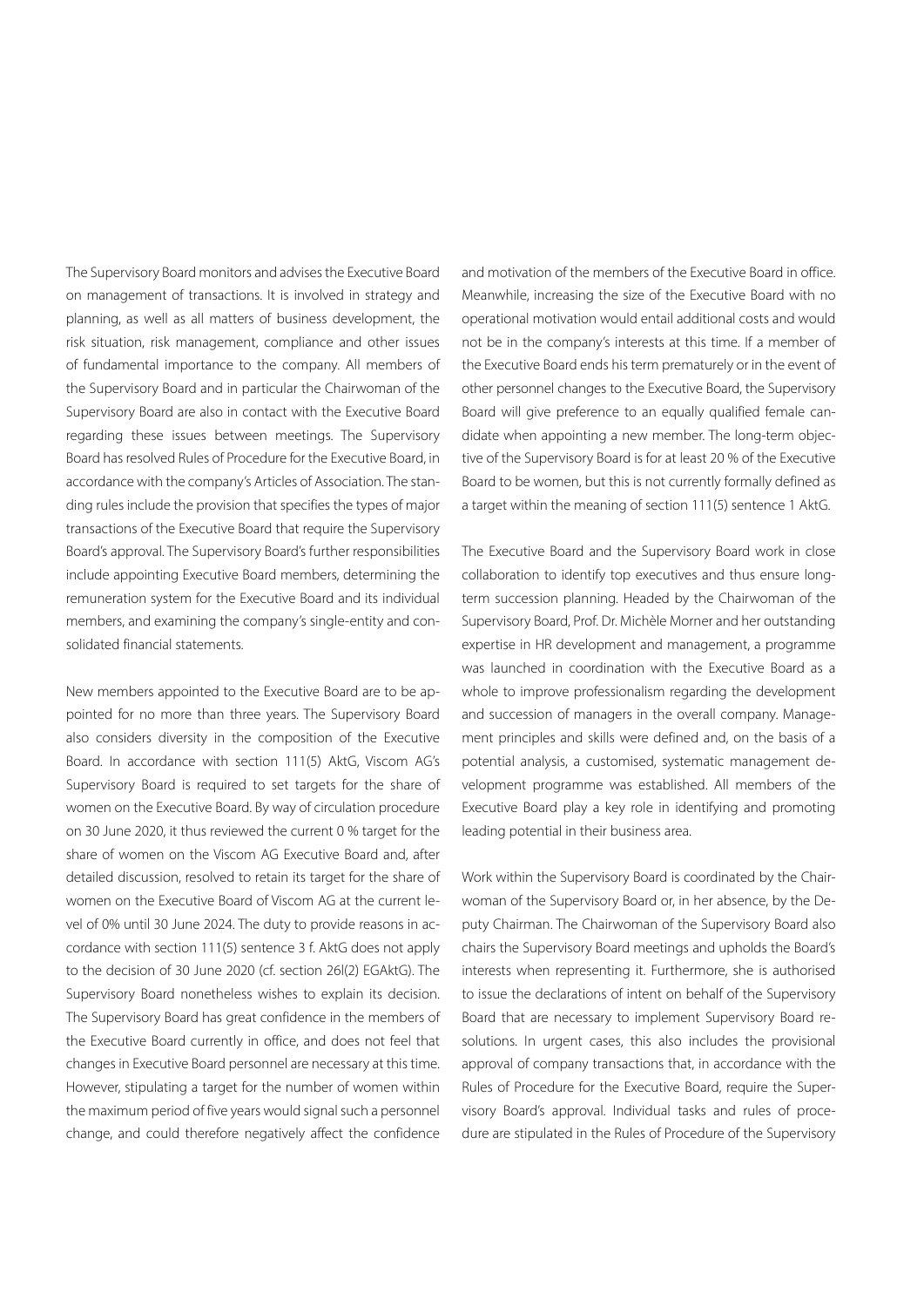Board which have been resolved by the Supervisory Board in accordance with the Articles of Association. This includes rules regarding the authority of the Chairwoman of the Supervisory Board and her deputy, in addition to rules pertaining to conflicts of interest and efficiency reviews. According to these, the Chairwoman of the Supervisory Board is required to maintain regular contact with the Executive Board and to discuss strategy, business development and the company's risk management with it. If she becomes aware of significant events of material importance for the assessment of the company's situation and development or for its management, she is required to inform the Supervisory Board and to convene an extraordinary Supervisory Board meeting if necessary.

The Supervisory Board held six regular meetings in the 2021 financial year and one meeting for an efficiency review without the presence of the Executive Board. This took place on 3 December 2021. The efficiency review was essentially conducted on the basis of checklists. In addition to the long-term assessment of past resolutions, this mainly focused on three areas: the organisation of the Supervisory Board and meeting procedures, including the appropriateness of the content of the Supervisory Board's activities (including the frequency of meetings, the openness of results and debate, participation of members of the Supervisory Board, written records, extent of transactions requiring approval, appropriateness of monitoring, long-term review of decisions), the provision on information to the Supervisory Board (between the Executive Board and the Supervisory Board and within the Supervisory Board, including timely and comprehensive information, proactive provision on information, methods of presentation and clarity, deadlines and content of financial reporting) and personnel issues concerning the Supervisory Board and the Executive Board (in particular compliance with statutory requirements, the Code and the skills profile for appointments, conflicts of interest, succession planning, remuneration matters). The opinions on the individual aspects on the checklist were discussed by the Supervisory Board as a whole and their assessment was noted.

The Chairwoman of the Supervisory Board or, in her absence, the Deputy Chairman, convenes the meetings in writing with notice of 14 days. In urgent cases, the Chairwoman of the Supervisory Board can shorten the notice period appropriately and convene the meeting verbally, by telephone, in writing, by fax or e-mail. The agenda and proposals for resolutions must be included with the invitations.

In accordance with the Rules of Procedure of the Supervisory Board, all meetings should be held in person. But meetings can also be held as video conferences or conference calls, or individual Supervisory Board members can take part in the meeting via phone or video. It is also possible to adopt resolutions using votes cast in writing, by telephone or using electronic forms of communication as long as this is ordered by the Chairwoman and no objections are raised by other members of the Supervisory Board within a reasonable period set by the Chairwoman of the Supervisory Board. The Chairwoman of the Supervisory Board must keep a record of and sign all resolutions made in a written or other form. In the 2021 financial year, owing to the special circumstances arising from the COVID-19 pandemic, the meetings of the Supervisory Board were primarily held as video conferences. Only the meetings on 8 June 2021 and 5 November 2021 were held in person in accordance with social distancing and hygiene regulations.

All resolutions of the Supervisory Board require a simple majority unless stated otherwise by law or the Articles of Association. The Chairwoman of the Supervisory Board or, in her absence, the Deputy Chairman, casts the deciding vote in the case of a tie.

Barring different arrangements made by the Supervisory Board for individual cases, all members of the Executive Board attend the quarterly meetings of the Supervisory Board. This notwithstanding, the Supervisory Board regularly meets at the beginning of the meetings without the Executive Board. The Executive Board's written reports for the Supervisory Board are handed out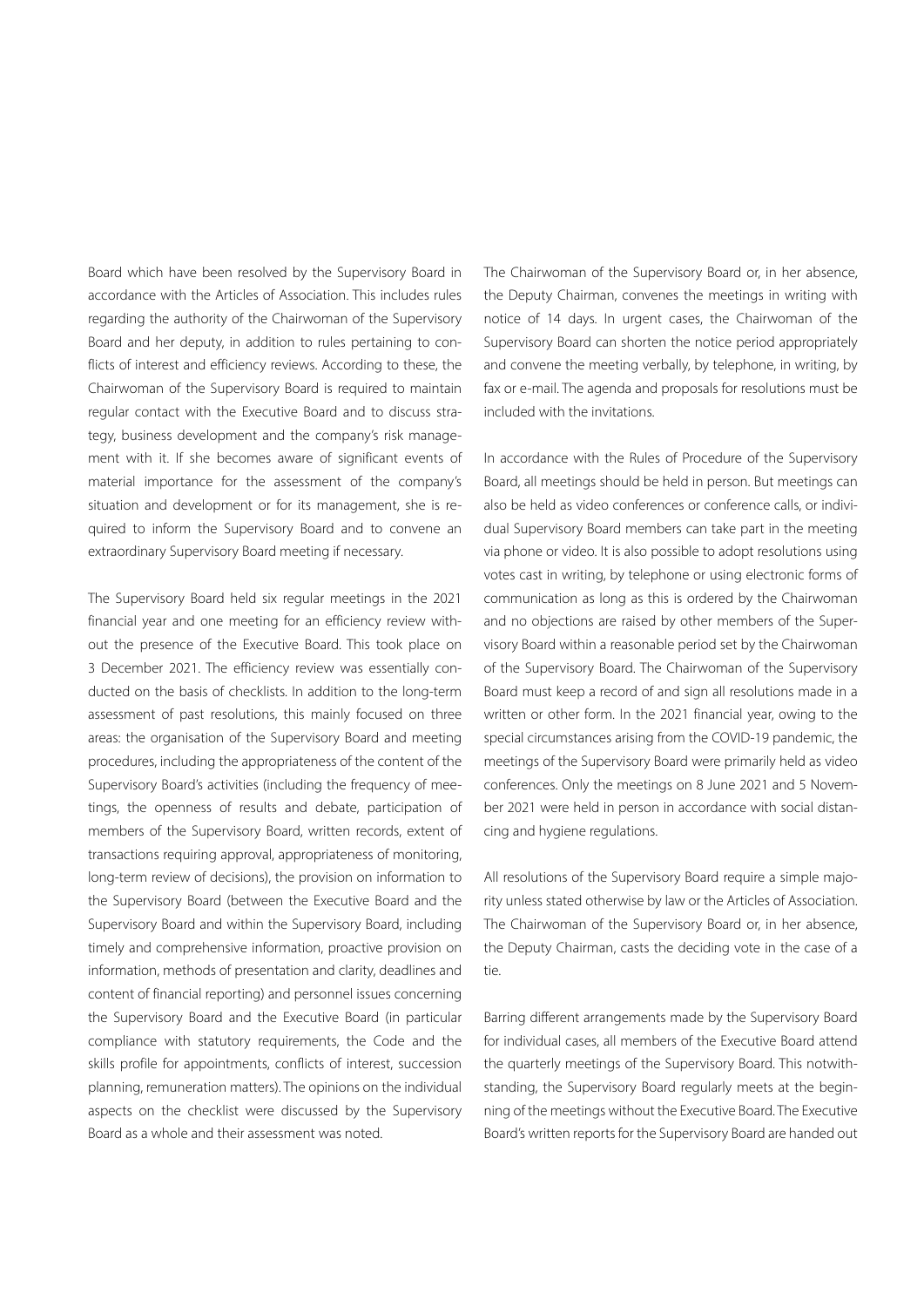to the members of the Supervisory Board, unless determined otherwise by the Supervisory Board in a given case.

The members of the Supervisory Board are independent from the management and maintain no business links with the company that could influence the independence of their opinion. Since 1 July 2018, Supervisory Board member Volker Pape and the company have had a long-term consultancy agreement which goes beyond the scope of consulting and monitoring duties performed by Mr. Volker Pape as a member of the Supervisory Board of the company, and so this agreement is remunerated separately. This consultancy agreement aims to continue making use of the contractor's experience and expertise after his many years of successful work for the company as a way of ensuring continuity, supporting old and new members of the Executive Board and retaining the contractor as a consultant in the long term. The consultancy agreement was entered into at market conditions.

In its report to the Annual General Meeting, the Supervisory Board provides information about any conflicts of interest that may have arisen during that financial year. There were no conflicts of interest to be reported to the Supervisory Board in the past financial year.

The company has obtained D&O insurance with no deductible for its Supervisory Board members.

Detailed information on the work of the Supervisory Board in the 2021 financial year is included in the "Report of the Supervisory Board" to the Annual General Meeting.

## Mandates of the Supervisory Board members

The Chairwoman of the Supervisory Board of Viscom AG, Prof. Dr. Michèle Morner, was a member of the Supervisory Board of KUKA AG from February 2017 until June 2018 and a member of the Nominations Committee of the Financial Reporting Enforcement Panel (FREP) from April 2015 until December 2021. Prof. Dr. Ludger Overmeyer has been a member of the Supervisory Board of LPKF Laser & Electronics AG since June 2019. Volker Pape does not hold any other seats in other Supervisory Boards required by law or comparable domestic and foreign governing bodies of commercial enterprises.

# Structure and working methods of Executive Board and Supervisory Board committees

The company's Articles of Association allow the Supervisory Board to form committees from among its members. The Supervisory Board does not see committee formation as advisable under the circumstances of the company. The purpose of forming a committee, i. e. increasing the efficiency of the decision-making process, would not be achieved with a Supervisory Board of just three members. All matters are addressed by all members of the Supervisory Board, meaning that the formation of additional committees is not considered necessary. No Executive Board committees with the purpose of increasing efficiency were formed because of the small size of the Executive Board.

#### Shareholdings of Board members

The members of the Executive Board presently hold the following numbers of shares in the company:

• Dr. Martin Heuser:

276,280 shares held directly; through the Heuser family foundation and, in turn, HSF GmbH, Dr. Heuser also holds 50 % in HPC GmbH & Co. KG, which is the parent company of HPC Vermögensverwaltung GmbH, which in turn holds 4,869,085 shares in Viscom AG.

- Dirk Schwingel: 10,000 shares held directly.
- Carsten Salewski: 7,150 shares held directly.
- Peter Krippner: 5,000 shares held directly.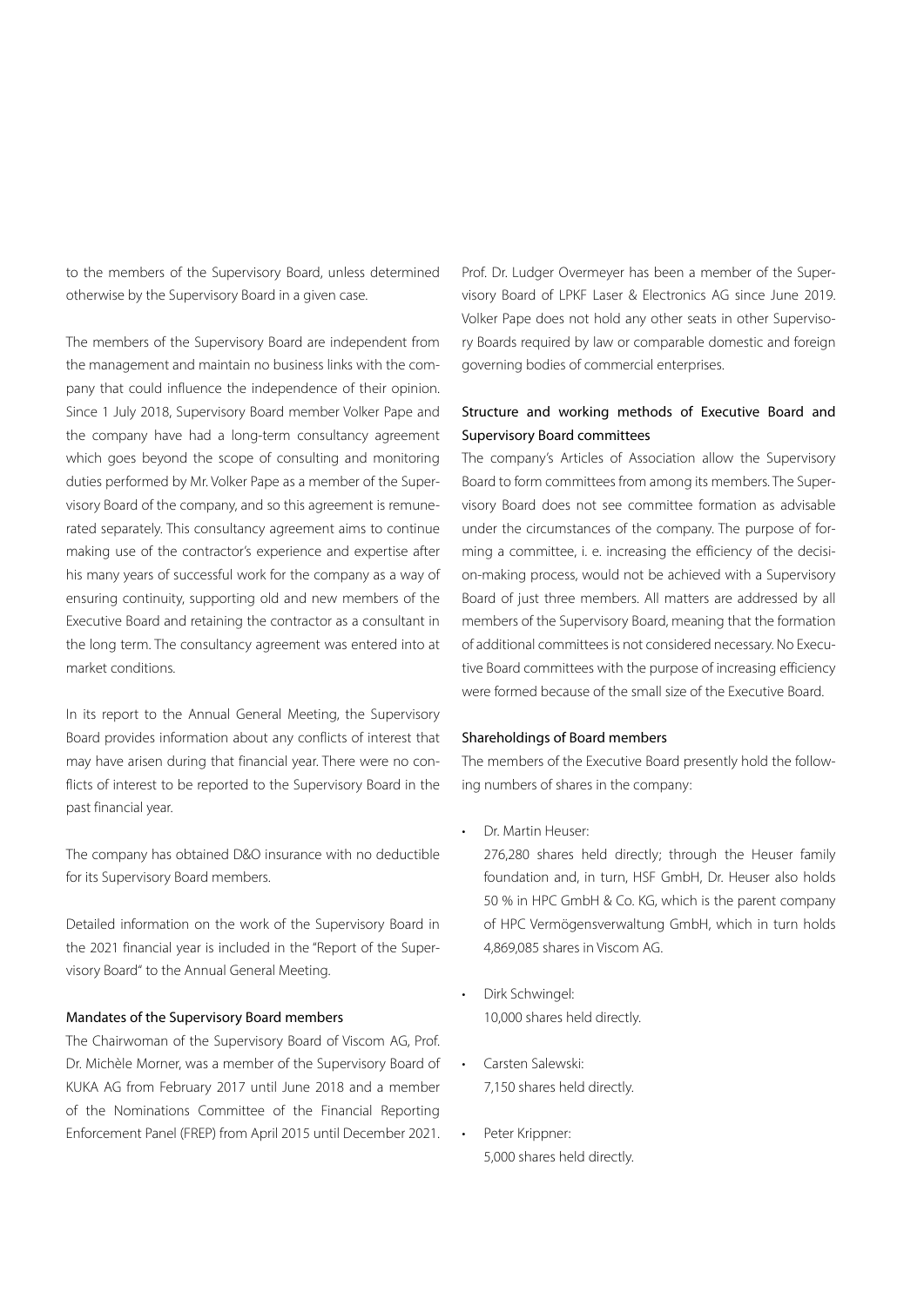The members of the Supervisory Board presently hold the following amounts of shares in the company:

#### • Volker Pape:

265,650 shares held directly; through the Pape family foundation and, in turn, PPF GmbH, Mr. Pape also holds 50 % in HPC GmbH & Co. KG, which is the parent company of HPC Vermögensverwaltung GmbH, which in turn holds 4,869,085 shares in Viscom AG.

• Prof. Dr. Ludger Overmeyer: 5,000 shares held directly.

# Diversity concept for the composition of the Executive Board and the Supervisory Board

As the composition of the Executive Board and Supervisory Board is based on diversity concepts as regards aspects such as age, gender, educational and professional background, international experience and other socio-economic issues and expertise, these must be described in the corporate governance declaration, as should the objectives of these diversity concepts, the way in which they are implemented and the results achieved in the financial year.

Please first refer to the above comments on the specific objectives for the composition of the Supervisory Board, the setting of a standard age limit for the Supervisory Board, and the decisions on targets for the share of women. The objectives of the diversity concept for both the Executive Board and the Supervisory Board are as follows:

- Educational and professional background – Technological expertise and commercial experience: The members of the Executive Board and the Supervisory Board should have different educational and professional backgrounds. As a highly specialised technology company, it is crucial for Viscom AG that its Supervisory Board and Executive Board are qualified and experienced in the technical field. At the same time, given the size of the company, business administration and corporate organisation qualifications are of importance. These two areas of expertise should be represented by at least one member on each of the boards.

On the Executive Board, these requirements are currently reflected by the fact that three out of four members of the Executive Board are graduate engineers and have years of professional experience in the technical field. The fourth member of the Executive Board supplements the requirement profile described above as a business graduate with years of professional experience as a commercial manager.

This diversity of expertise can also be found in the Supervisory Board. Prof. Dr. Ludger Overmeyer contributes outstanding technical expertise, which is supplemented by Prof. Dr. Michèle Morner's capabilities in the areas of business administration, corporate governance and HR. As a former member of the Executive Board of Viscom AG, Mr. Volker Pape has both a technical background and experience of many years managing the company, and enhances the Supervisory Board's insight into its operational process.

- Internationalism: The composition of the Executive Board and the Supervisory Board should reflect a range of international experience. As an international corporation, experience of intercultural communication and internationally diverse business practices are a crucial advantage to Viscom AG. The company therefore promotes and welcome the international experience of its employees and managers, gathered both inside and outside the Group. International expertise, possibly acquired by heading a corporation with international ties, should be represented in both the Executive Board and the Supervisory Board.

In the interests of this objective, on the Executive Board, the company particularly welcomes Mr. Carsten Salewski's many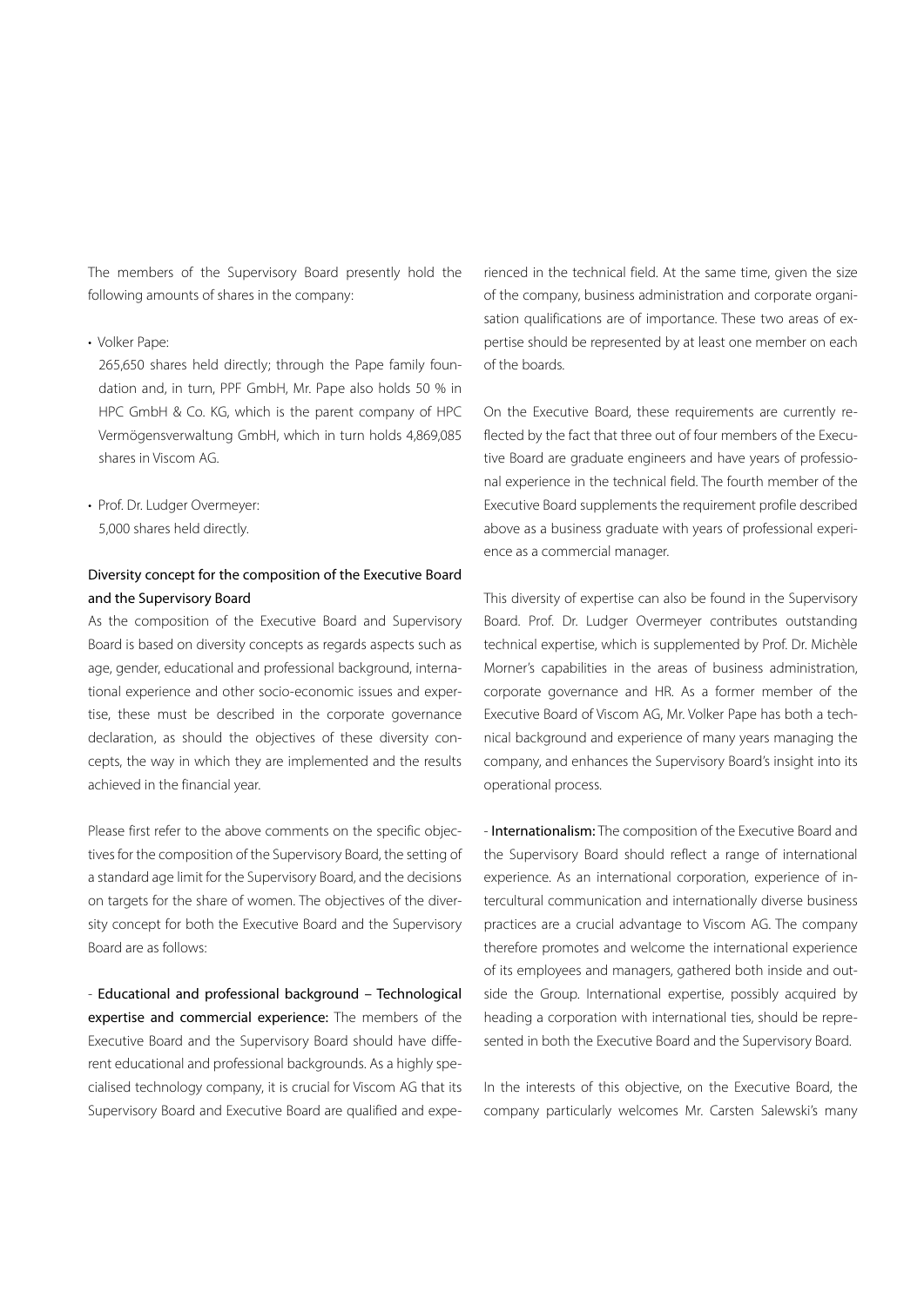years of experience managing the international business of the US subsidiary in Atlanta and the associated branches in California and Mexico, where he still maintains extensive international contacts today as the Chairman of the IPC SMEMA Council and a member of the Board of the German-American Chamber of Commerce in Atlanta. On the Supervisory Board, the necessary international experience is embodied by Prof. Dr. Michèle Morner, as a former member of the Executive Committee of EURAM in Brussels, and Prof. Dr. Ludger Overmeyer, with his many years of experience in a position of responsibility at the international company Mühlbauer AG. In turn, as a former member of the Executive Board of Viscom AG, Mr. Volker Pape is directly familiar with the Group's management of its various international branches and subsidiaries.

- Opportunities for advancement and development through external expertise: Viscom firmly believes that it is a benefit to the motivation and rights of its employees, and to diversity in management levels, when employees within the Group have clear opportunities for advancement to management levels. Some employees are therefore actively promoted to the level of the Executive Board. At the same time, the company wishes to maintain a focus on the diversity of developments in society as a whole, and to be open to external stimulus. Viscom AG sees its Supervisory Board especially as the body that can most suitably contribute this external expertise.

By appointing Mr. Carsten Salewski and Mr. Peter Krippner to the Executive Board, the Supervisory Board is highlighting its goal of promoting long-serving employees to the head of the Group. Also, by appointing Prof. Dr. Michèle Morner to the Supervisory Board, a professional who has taught in the fields of corporate governance, business ethics and social change, the company is successfully pursuing the goal of incorporating external expertise as regards general business and social concerns. Led by Prof. Morner, a concept was established to further promote employees' management skills and opportunities for advancement. This concept is subject to ongoing further development.

- Equal opportunities: The diversity concept also includes the principle of equal opportunities. Women shall have equal opportunities for advancement at Viscom AG and in the Group as a whole. As described above, this is partially encouraged by set quotas. In the interests of equal opportunities and the role model function thus entailed, the Executive Board and Supervisory Board welcome the fact that, in Prof. Dr. Michèle Morner, 33 % of the seats on the Supervisory Board are now held by women.

#### Shareholders and Annual General Meeting

Shareholders of Viscom AG exercise their co-determination and control rights at the Annual General Meeting that is held at least once a year. The Annual General Meeting decides on all legally regulated issues with a binding effect for all shareholders and for the company. Each share grants one vote (one share, one vote) in the decision-making process.

The Annual General Meeting elects the Supervisory Board members and decides on approving the actions of the Executive Board and Supervisory Board. It regularly decides on the appropriation of retained earnings, the selection of the auditor, capital and structural measures, the approval of company contracts and any changes to the company's Articles of Association. The Annual General Meeting also decides on the approval of the remuneration system for members of the Executive Board as proposed by the Supervisory Board every time a material change is made to this remuneration system and at least every four years. It also passes a resolution on Supervisory Board remuneration at least every four years.

At the Annual General Meeting, the Executive Board and Supervisory Board render account of the past financial year. The German Stock Corporation Act (AktG) provides for convening an extraordinary General Meeting in special cases.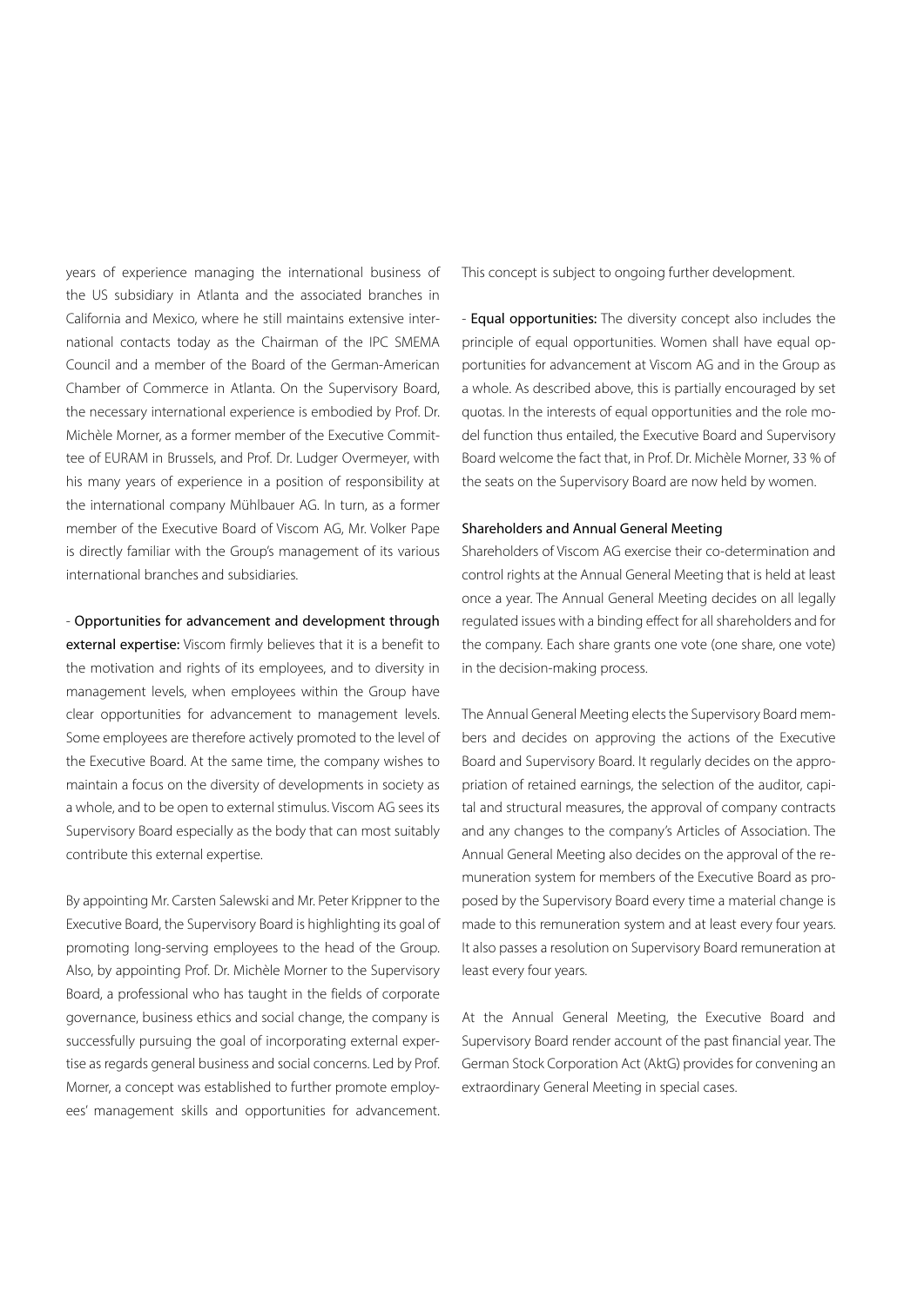The invitation to the Annual General Meeting and all information and reports necessary for passing resolutions are made accessible to the public on the website of Viscom AG in German, as stipulated by the laws governing stock companies. The information on shareholders' rights at the Annual General Meeting, including the exercise of voting rights, is presented there.

## Remuneration report

# Remuneration system, remuneration resolution, remuneration report (reference to website)

The remuneration system in place in accordance with section 87a(1) and (2) sentence 1 AktG and the most recent remuneration resolution in accordance with section 113(3) AktG have been published on the company's website under "Company/ Investor Relations/Corporate Governance".

Viscom AG presented a remuneration report in accordance with section 162 AktG for the first time for the 2021 financial year. The remuneration report will be audited by the auditor and made available with the auditor's report together with the invitation to the Annual General Meeting and submitted for its approval in accordance with section 120a(4) AktG. Following the resolution of the Annual General Meeting, the remuneration report will be published with the auditor's report under the "Company/Investor Relations/Corporate Governance" section on the company's website. The remuneration report therefore does not have to be included in the management report.

### Risk management

A responsible approach to business risk is one of the principles of good corporate governance. The Executive Board of Viscom AG and the management of the Viscom Group can use comprehensive Group and company reporting and control systems which facilitate the detection, assessment and controlling of risks. These systems are continuously enhanced in order to adapt them to changing conditions and are additionally monitored by auditors. The Executive Board regularly informs the Supervisory Board of existing risks and their development.

Details regarding risk management in the Viscom Group can be found in the risk report. The risk report contains the report on the accounting-related internal control and risk management system in compliance with the Bilanzrechtsmodernisierungsgesetz (BilMoG – German Accounting Law Modernisation Act).

#### **Transparency**

Open and transparent handling of information for the relevant target groups of Viscom AG is a high priority within the company. The company has appointed a Corporate Governance Officer to monitor compliance with the German Corporate Governance Code.

Viscom AG regularly reports to shareholders, financial analysts, shareholder associations, the media and interested parties on the situation of the company and significant changes in business. All significant new information that is released to financial analysts and institutional investors by Viscom AG is always simultaneously made available to all shareholders and interested members of the public. Viscom uses the Internet and other means of communication to ensure that information is provided promptly.

An overview of all significant information released throughout the financial year is published on Viscom AG's website at www.viscom.com: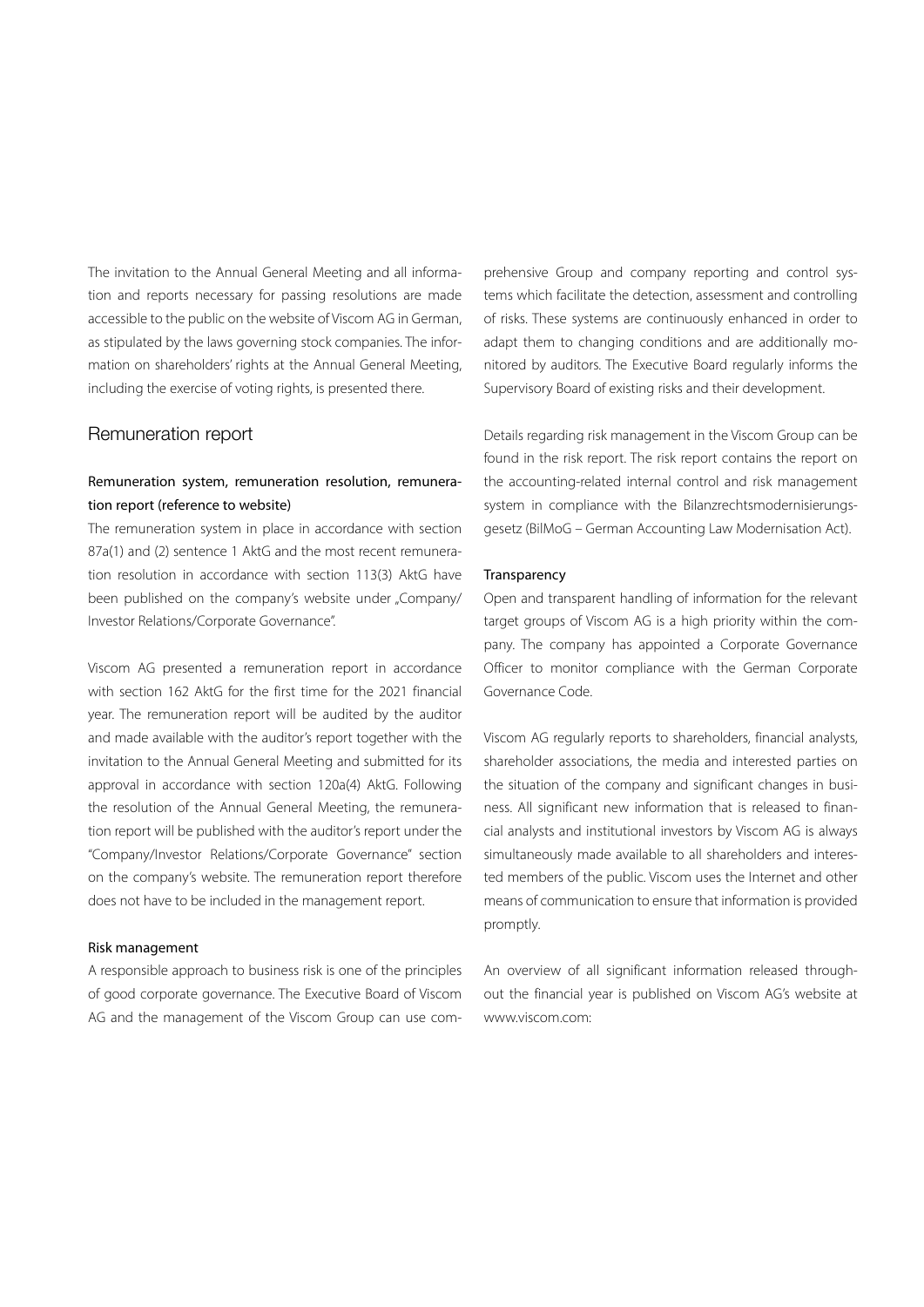• Ad hoc disclosures. Ad hoc disclosures in accordance with Article 17 of the Market Abuse Regulation (MAR) are issued without delay when facts arise outside Viscom AG's regular reporting that may significantly influence the share price. Viscom AG's ad hoc disclosures are available to shareholders in the "Company/Investor Relations/News/Publications/Ad-hoc-Notices" section of the Viscom AG website at www.viscom.com/en.

• Notices concerning voting rights. In accordance with section 33 et seq. of the Wertpapierhandelsgesetz (WpHG – German Securities Trading Act), when Viscom AG becomes aware that an entity acquires, exceeds or falls below 3 %, 5 %, 10 %, 15 %, 20 %, 25 %, 30 %, 50 %, or 75 % of the voting rights in the company as a result of a purchase, disposal or in any other way, this fact will also be promptly disclosed via a notification system accessible throughout Europe and under "Unternehmen/Investor Relations/Finanznachrichten/Stimmrechtsmitteilungen" on the German company's website at www.viscom.com/de. The notifications received by the company in the 2021 financial

year have been reproduced in the notes to the annual financial statements.

• Directors' dealings. Executive Board and Supervisory Board members of Viscom AG and certain executives who have regular access to insider information and are authorised to make significant company decisions (including related parties as defined by the Market Abuse Regulation (MAR)), are required to disclose their securities transactions, in accordance with section 19 MAR. These types of transactions are published as soon as the company is informed through a pan-European information system and in the "Company/Investor Relations/News/Publications/Directors' Dealings" section of the Viscom AG website at www.viscom.com/en.

The company was made aware of the following acquisition or sales transactions for shares of Viscom AG or for financial instruments based on these by members of governing bodies (directors' dealings) by Mr. Dirk Schwingel, Dr. Martin Heuser and Prof. Dr. Ludger Overmeyer in the 2021 financial year:

|                            | Date             | Nature of<br>transaction | Aggregate price<br>in $\epsilon$ | Aggregate total<br>volume in $\epsilon$ |
|----------------------------|------------------|--------------------------|----------------------------------|-----------------------------------------|
| Prof. Dr. Ludger Overmeyer | 6 December 2021  | Purchase                 | 12.3000                          | 43,050.00                               |
| Dr. Martin Heuser          | 25 November 2021 | Purchase                 | 12.2500                          | 7,729.75                                |
| Dr. Martin Heuser          | 25 November 2021 | Purchase                 | 12.1873                          | 27,909.00                               |
| Dr. Martin Heuser          | 24 November 2021 | Purchase                 | 12.0632                          | 27.178.30                               |
| Dr. Martin Heuser          | 24 November 2021 | Purchase                 | 12.1404                          | 16,620.25                               |
| Dr. Martin Heuser          | 23 November 2021 | Purchase                 | 12.0219                          | 49.133.70                               |
| Dirk Schwingel             | 19 November 2021 | Purchase                 | 12.0500                          | 18.075.00                               |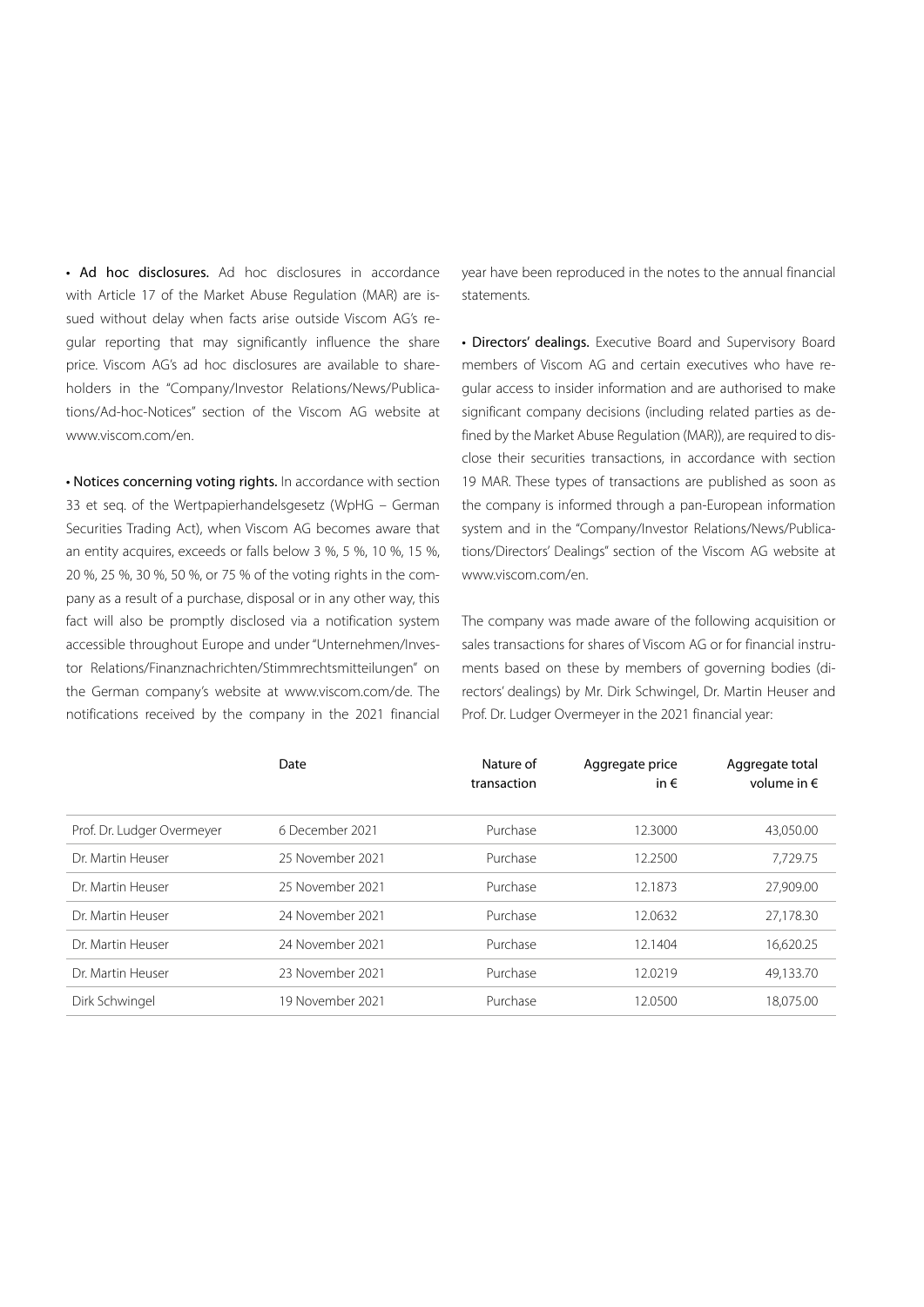• Financial calendar. With the financial calendar published in the financial reports and permanently available on Viscom AG's website, the company informs its shareholders and the capital market in a timely manner of the dates of significant publications such as the annual financial report, half-year financial report and quarterly financial reports, the Annual General Meeting, financial press conference and analyst conferences. The company's financial calendar is available to shareholders in the "Company/Investor Relations/Financial Calendar" section of the company's website at www.viscom.com.

#### Accounting and annual audit

Viscom AG prepares its consolidated financial statements in line with International Financial Reporting Standards (IFRS), as they are to be applied in the European Union. The annual financial statements of Viscom AG are prepared in accordance with the German Commercial Code. The Executive Board prepares the consolidated financial statements, which are audited by the auditor and audited and approved by the Supervisory Board. Shareholders and interested parties are informed of the general situation of the company via the annual and interim reports and quarterly reports. All reports are accessible to all interested parties simultaneously on the Viscom AG website.

PricewaterhouseCoopers GmbH Wirtschaftsprüfungsgesellschaft, Hanover, was elected by the 2021 Annual General Meeting as auditor and audited the consolidated financial statements and the annual financial statements of Viscom AG. The audit took place in accordance with German auditing regulations and the standards for the audit of financial statements put forward by the Institute of Public Auditors in Germany (Institut der Wirtschaftsprüfer). Early risk detections system and reporting obligations in compliance with corporate governance as stated in section 161 AktG were also audited.

It was agreed with the auditor that the Chairwoman of the Supervisory Board would be promptly informed of any grounds for disqualification or conflicts of interest that arise during the audit, if these are not resolved immediately.

The auditors must also report all findings and occurrences significant to the tasks of the Supervisory Board without delay as they occur during the audit. The auditors must also inform the Supervisory Board and report in the audit report if facts arise in the course of the audit that do not conform with the compliance statement as submitted by the Executive Board and the Supervisory Board in accordance with section 161 AktG.

#### Information on relevant company management practices

Compliance with the law is Viscom's duty as a company, and it is in every company's own interest to reduce risks. Viscom sees it as its responsibility to comply with all laws and internal regulations – voluntary obligations and ethical principles also form an integral part of its corporate culture.

In order to actively meet local and international responsibilities, the Executive Board has developed, approved and introduced a compliance policy and corresponding annex that goes beyond the statutory rules of conduct and that applies to all members of governing bodies and employees of the Viscom Group. This "Corporate Compliance Policy" stipulates how to deal with business partners and government institutions, how to maintain secrecy, independence and objectivity and how to act in cases of conflict of interest. These principles include the avoidance of corruption and cartel agreements, compliance with data security guidelines, equal opportunity and adherence to product safety and occupational health regulations.